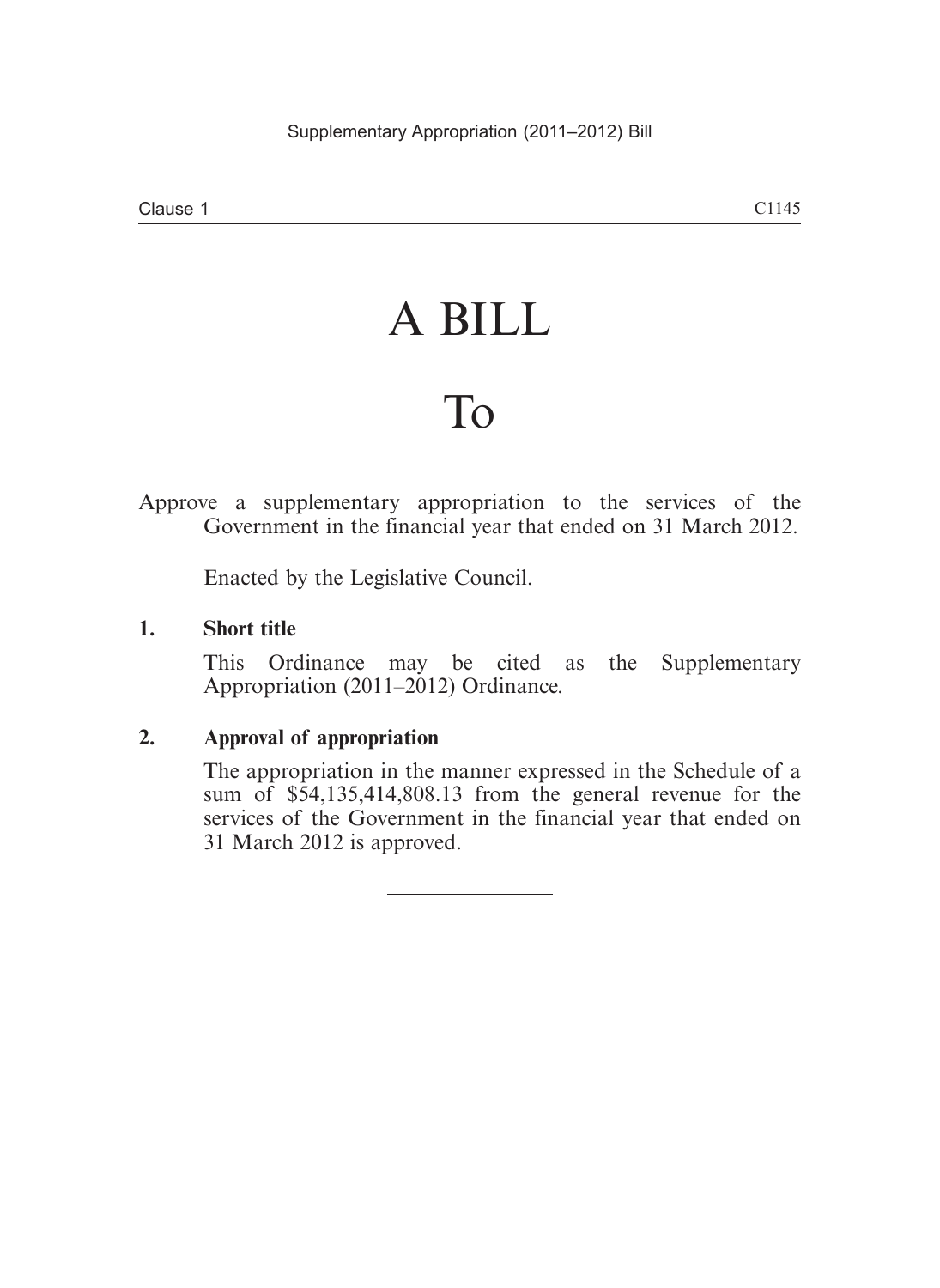Schedule

|                   |                                           | <b>○ⅠⅠ⊤</b> /                    |
|-------------------|-------------------------------------------|----------------------------------|
|                   | <b>Schedule</b>                           | [s, 2]                           |
| Number<br>of Vote | Head of Expenditure                       | Amount<br>of Vote<br>$\mathbb S$ |
| 21                |                                           | 4,937,739.14                     |
| 23                |                                           | 216,580.05                       |
| 24                |                                           | 3,622,204.38                     |
| 25                | Architectural Services Department         | 51,262,216.77                    |
| 28                |                                           | 8,277,703.80                     |
| 30                | Correctional Services Department          | 87,694,636.29                    |
| 39                | Drainage Services Department              | 29,878,538.18                    |
| 42                | <b>Electrical and Mechanical Services</b> | 10,283,647.79                    |
| 44                | Environmental Protection Department       | 544, 328, 300. 73                |
| 49                | Food and Environmental Hygiene            | 96,220,167.11                    |
| 53                | Government Secretariat: Home Affairs      | 13,405,991,091.77                |
| 60                | Highways Department                       | 32,483,073.73                    |
| 62                |                                           | 1,904,294,507.50                 |
| 70                |                                           | 52,885,452.77                    |
| 78                | Intellectual Property Department          | 2,738,947.59                     |
| 79                |                                           | 1,407,539.27                     |
| 91                |                                           | 39,616,451.62                    |
| 92                |                                           | 76,671,058.21                    |

95 Leisure and Cultural Services Department 195,388,562.45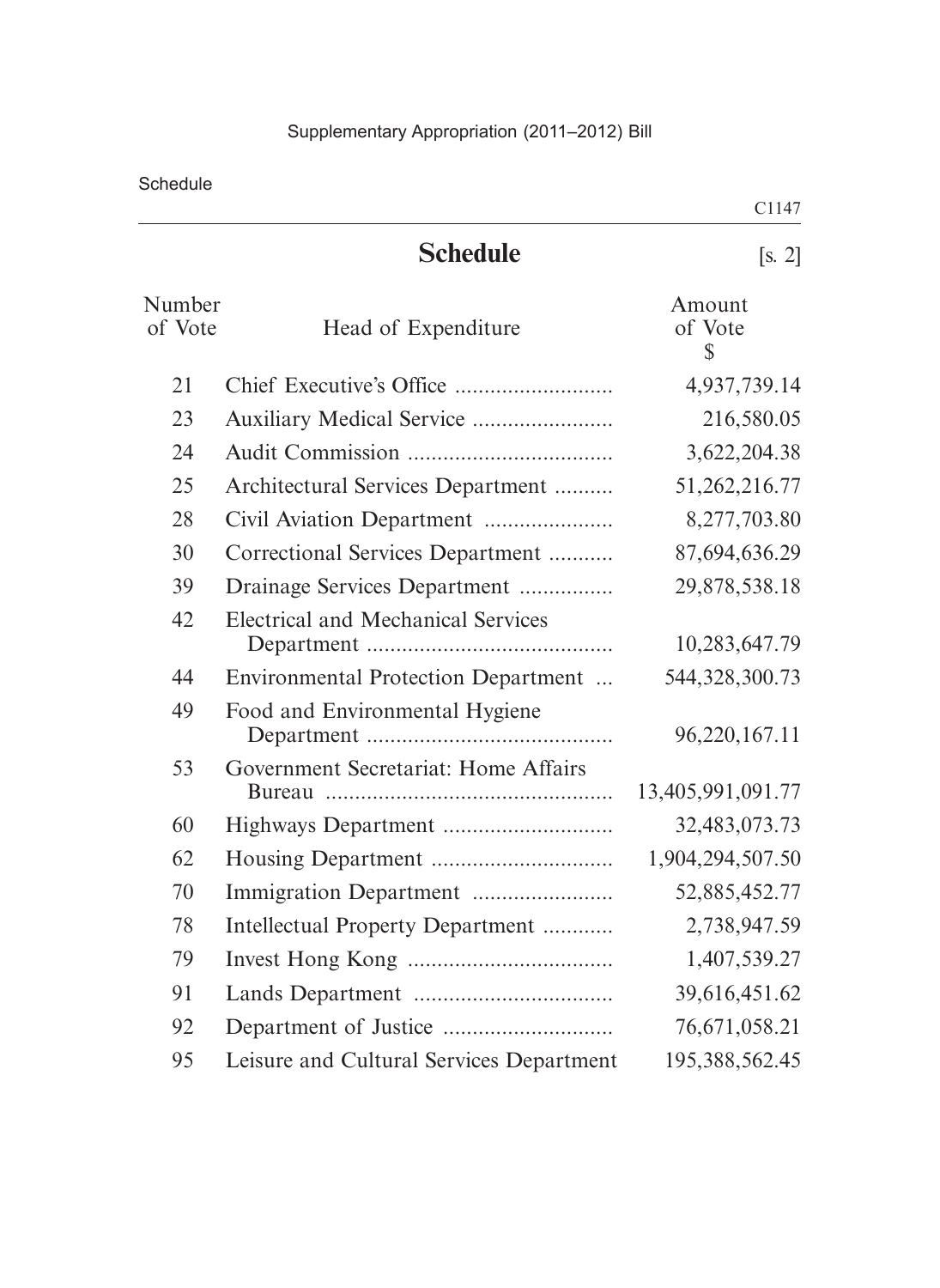## Supplementary Appropriation (2011–2012) Bill

Schedule

|                   |                                                                                                                 | C1149                   |
|-------------------|-----------------------------------------------------------------------------------------------------------------|-------------------------|
| Number<br>of Vote | Head of Expenditure                                                                                             | Amount<br>of Vote<br>\$ |
| 96                | Government Secretariat: Overseas<br>Economic and Trade Offices                                                  | 2,810,144.84            |
| 112               | Legislative Council Commission                                                                                  | 1,966,482.81            |
| 114               |                                                                                                                 | 4,773,000.00            |
| 118               |                                                                                                                 | 11,284,433.68           |
| 121               | <b>Independent Police Complaints</b>                                                                            | 858,917.00              |
| 122               |                                                                                                                 | 592,934,363.84          |
| 136               | <b>Public Service Commission Secretariat</b>                                                                    | 729,001.37              |
| 140               | Government Secretariat: Food and<br>Health Bureau (Health Branch)                                               | 1,646,240,667.73        |
| 143               | Government Secretariat: Civil Service                                                                           | 20, 317, 787. 91        |
| 147<br>148        | Government Secretariat: Financial<br>Services and the Treasury Bureau (The<br>Government Secretariat: Financial | 29,814,841,802.99       |
|                   | Services and the Treasury Bureau<br>(Financial Services Branch)                                                 | 4,848,417.13            |
| 155               | Government Secretariat: Innovation and<br>Technology Commission                                                 | 4,427,942.82            |
| 156               | Government Secretariat: Education<br><b>Bureau</b>                                                              | 3,612,037,616.28        |
| 168               |                                                                                                                 | 4,938,477.26            |
| 170               | Social Welfare Department                                                                                       | 923,402,285.68          |
| 173               | Student Financial Assistance Agency                                                                             | 129,666,313.24          |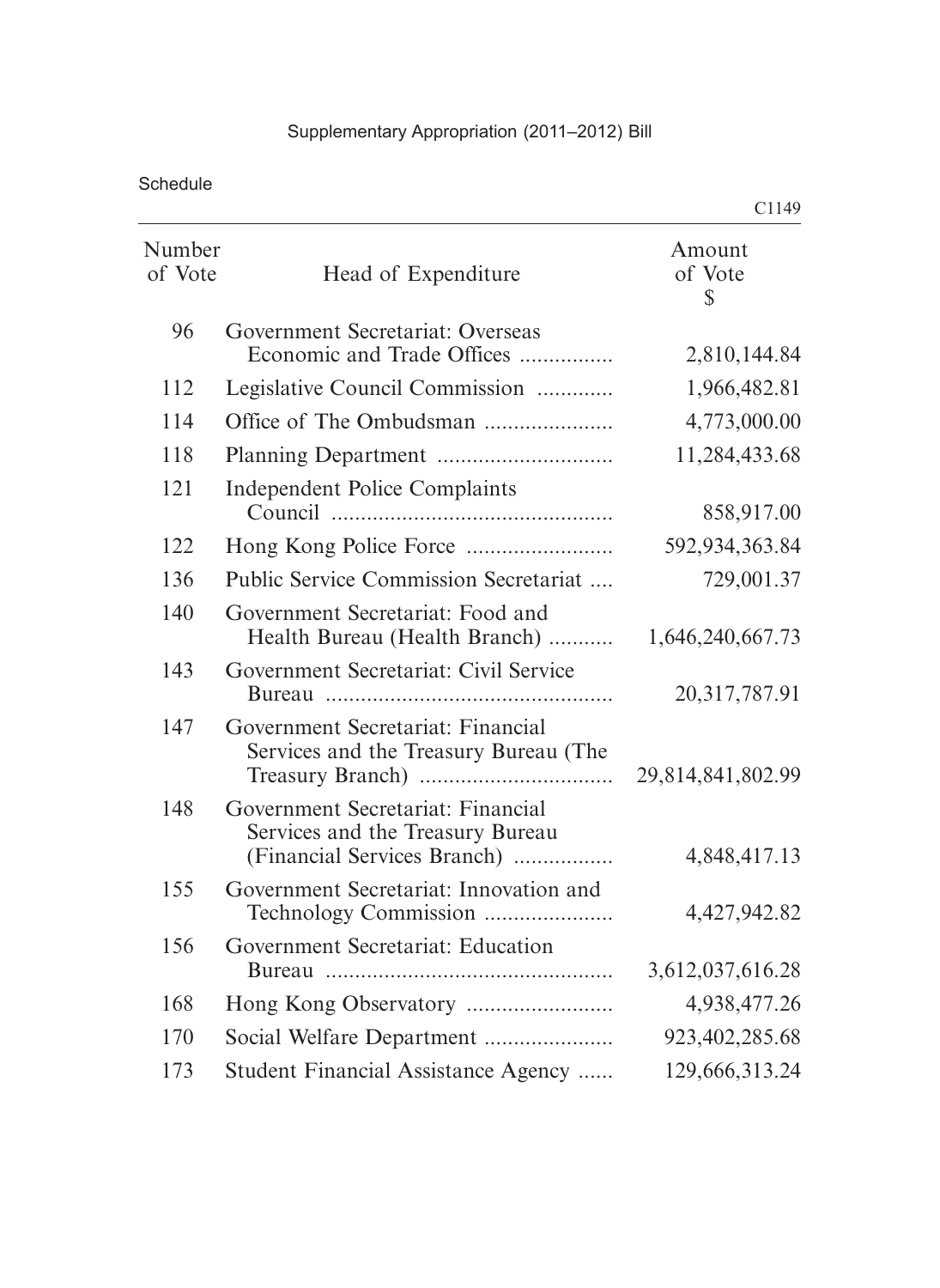## Supplementary Appropriation (2011–2012) Bill

Schedule

|                   |                                                                                                                  | C1151                  |
|-------------------|------------------------------------------------------------------------------------------------------------------|------------------------|
| Number<br>of Vote | Head of Expenditure                                                                                              | Amount<br>of Vote<br>S |
| 174               | Joint Secretariat for the Advisory Bodies<br>on Civil Service and Judicial Salaries<br>and Conditions of Service | 1,165,447.79           |
| 190               | University Grants Committee                                                                                      | 679,826,316.96         |
| 194               |                                                                                                                  | 130, 146, 969. 65      |
|                   |                                                                                                                  | 54, 135, 414, 808. 13  |